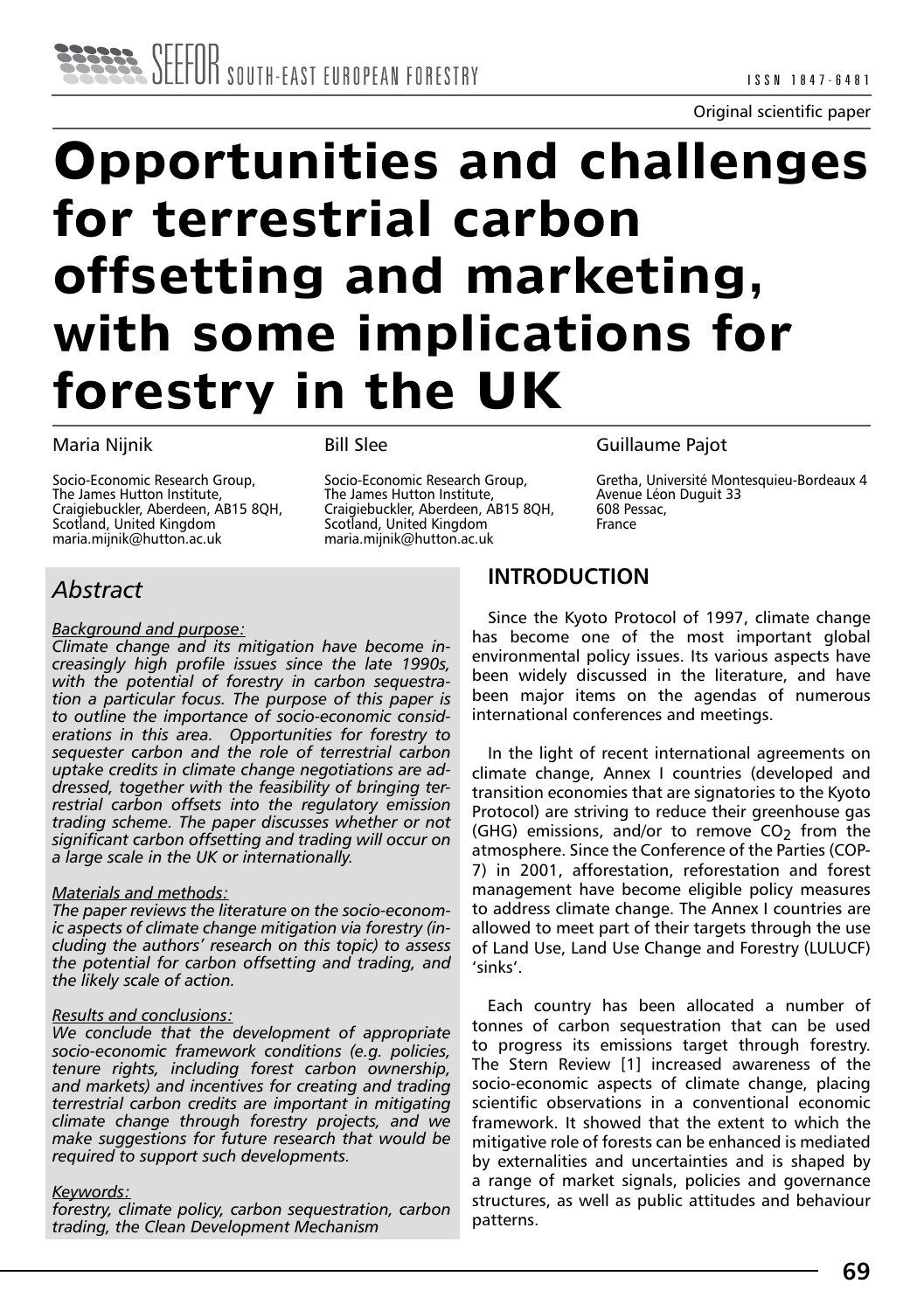The UK, in general, and Scotland in particular, have put in place some of the most far-reaching greenhouse gas reduction policies of any country in the world. Emissions reductions targets of 80% (of the 1990 baseline figure) by 2050 have been set for the UK as a whole in the 2008 Climate Change Act. These reductions were to be overseen by an independent monitoring body: the Committee for Climate Change. In Scotland, in the Climate Change (Scotland) Act (2009) a more robust definition of emissions is used and an interim target of 42% emissions reduction on the 1990 baseline is set for 2020. Progress towards the reduced emissions target is also guided by the UK Climate Change Committee [2].

The last decade has seen an upsurge in the number of papers addressing forestry and climate change in the UK. Some studies have focused on the physical potential in terms of climate change mitigation, addressing sequestration in trees and in timber products, or mitigation benefits offered by the use of wood as fuel [3, 4, 5, 6]. They show that UK forests contain 150 MtC (roughly a year of emissions) and have sequestered between 12 and 16 MtCO<sub>2</sub> per year since 1990. Timber products have also been shown as a significant carbon stock also contributing to reducing emissions, either as a substitute for fossil fuels (energy generation) or for carbon intensive materials (concrete, steel, aluminium). Other studies have focused on the economic dimension of carbon sequestration in forests [7, 8, 9, 10], estimating the costs of carbon sequestration and the social value of carbon sequestered in trees and timber products. These papers stress that socio-economic issues are important in determining the amount and type of land available for forestry development [11, 12, 13, 14]; that the main difficulties associated with the use of wood for energy and in wood products have been socio-economic [15]; and, further, that comparative indicators of the cost-effectiveness of climate change mitigation strategies are needed to achieve the carbon reduction targets at least cost [16]. The role of forestry in climate change mitigation is especially relevant in those regions that have good potential for forestry-based carbon sequestration activities, especially in Scotland within the UK, where consideration of biophysical conditions and of institutional and economic aspects of carbon offsetting merit special attention. This paper discusses the opportunities and challenges of forest-based carbon offsetting and trading, and the implications for carbon forestry from a UK perspective, and suggests future research that would be required to support the extension of such activity.

#### **RURAL POLICY DIMENSIONS**

In spite of the acceptance by governments that climate change is a serious problem [17, 18] and notwithstanding the interventions through mechanisms such as the Climate Challenge Fund and the efforts of the Turner Committee [19], Giddens [20] argues that there is currently no effective politics of climate change. It is certainly questionable whether there are appropriate governance mechanisms in place to support the development of the mitigative capacities of forests, both in the UK and elsewhere.

The optimum carbon offset forestry projects will likely be those which link long-term carbon capture and storage with long-term substitution opportunities (of low-embodied carbon products for high-embodied carbon products), and of using wood for fuel [4] capable of bridging existing gaps between rural development policy priorities and those of climate policy [17]. In remote rural areas with timbergrowing possibilities, forestry development could generate win-win outcomes [21], providing benefits to the environment, people and the economy [22]. Because of the wide range of benefits it delivers to different stakeholders, multi-functional forestry, which has both carbon sequestering and other functions, is expected to be more popular than purely carbon and/or timber production oriented forests [23].

There is necessarily a difference, however, between the wider benefits provided by forests and the financial benefits that arise to forest developers. In the EU, intra-European credits from activities enhancing carbon sequestration are not included in the regulatory schemes [24]. Therefore, establishment of tree plantations for carbon sequestration, principally driven by grant aid, requires appropriate institutional settings, sources of investment and sound incentives. For example, as part of the Scottish Rural Development Programme, grant support will now be delivered through a number of options, both forestry-specific (e.g. short rotation timber plantations of willow or poplar) and non-specific (e.g. support for renewable energy projects relating to forestry), including those of carbon sequestration [25] To date the Mid-term Evaluation of the Scottish Rural Development Plan indicates 60 forestry challenge fund bids having been supported [26]. Carbon sequestration is only one of the purposes but was rated highly by respondents as a reason for adopting the forestry measures.

Forestry with carbon sequestration as a motive (and forestry more generally) is likely to be inhibited where high farm policy payments are capitalised into land values and where, if grant-aided farm woodland planting occurs, farm subsidies are lost to the occupier. In the UK, rural land use decisions are likely to have been shaped less by market signals and more by the distortions generated by public policy measures. There is evidence [25] that low rates of tree-planting have been in part a function of the subsidies to farming.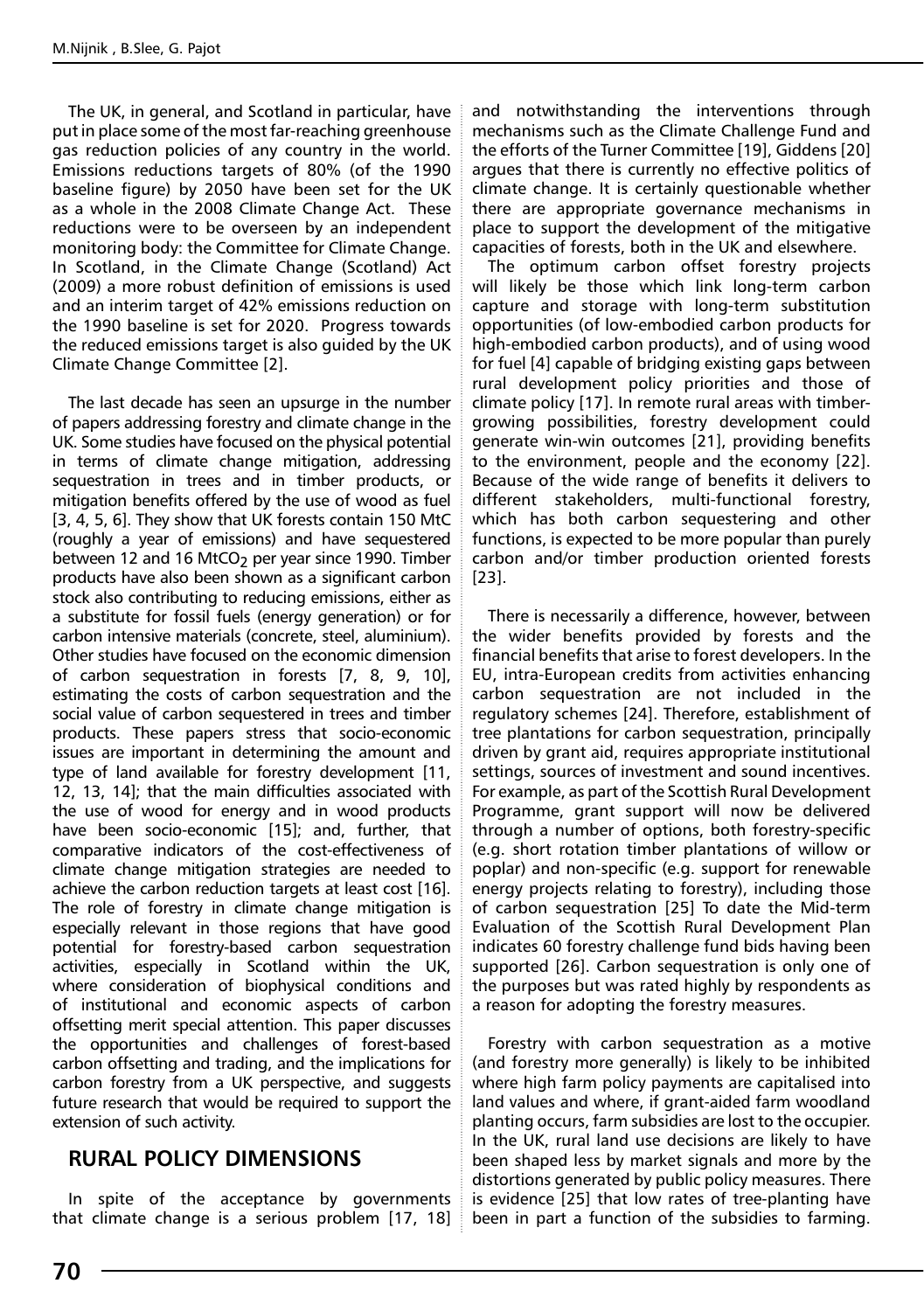Moreover, it is not only in production support that grant aid can influence afforestation for carbon sequestration. Guyomard et al. [25] analyse the effects of agri-environmental policies on land allocation decisions and the effects of general tax and monetary policies on agricultural land prices, all of which have had a significant impact on forestry [26]. Rural policy and environmental drivers, e.g. the reform of CAP, will frame future possibilities [27].

There is evidence that forest and woodland development is related to landowners' willingness to take on forestry-based carbon credits rather than the biophysical possibilities for carbon capture and storage [28]. Therefore the diversity of forest owners' values must be acknowledged in new governance mechanisms [29]. Landowner preferences for carbon sequestration measures are likely to be influenced by institutional arrangements, by available information concerning potential profits, and by landowners' eligibility for grants. If forest-based activities are neither financially viable nor desired land management options, there can be little likelihood of large-scale carbon offsetting [30].

The complexity of landowners' motives to adopt forestry-based carbon credits, institutional and policy arrangements and potential for profitability require an improving of transparency, accountability, and equity in forestry within and among public sector, private sector, and civil society initiatives. Adger et al. [31] argue that governments could create deliberative processes, involving stakeholders who acknowledge different values, for implementing climate change mitigating measures.

There is a need for information campaigns, training facilities, pilot schemes and mutual learning, especially of the type that generates contagious (viral) diffusion processes, to demonstrate forestry sector-based opportunities for carbon sequestration, and make them attractive for forest land-owners and managers. It is important to consult people to get to know which climate policy alternatives are desirable for them, and why, as well as developing understanding of public perspectives on the role and place of forestry in mitigating climate change.

# **ECONOMICS OF CARBON SEQUESTRATION**

Carbon sequestration through forestry is commonly considered: as cost-efficient [32]; synergistic (when incorporated in multifunctional forestry, it can codeliver a variety of ecosystem services, providing concurrently economic incentives for sustainable forest management, [33]); technically feasible (most countries have a legacy of tree-growing); effective in the short term (providing an almost immediate effect after tree-planting); and a low resource/ energy consuming climate policy measure. However, a meta-analysis of 68 studies to estimate carbon sequestration costs, with a total of 1047 observations worldwide, has identified huge variability of estimates of sequestration costs across countries. Van Kooten et al. [34] show that the costs of carbon sink in forests range from €35 – €199 per tonne of carbon and, when opportunity costs are taken into account, they range from €89 - €1069/tC. These costs suggest that by no means can all forestry be seen as cost-effective carbon sequestration.

To assess whether forestry development offers an economic opportunity for carbon sequestration, marginal costs per tonne of sequestered carbon have been computed across a number of countries [35, 36, 8, 23, 37]. This is explored in the McKinsey Report [38] by comparing marginal abatement costs. Research demonstrates that even if all carbon sink pools (i.e. carbon savings) are taken into account, it is unlikely that 'additional' forestry in an EU country will be a cost-effective means for mitigating climate change [39]. Tree-planting in Europe generally is costly, opportunity costs of land are high, and distant returns to forestry make the investment unprofitable [40]. Slangen et al. [41] and Pussinen et al. [42] show that the costs of carbon sequestration in EU forests seldom fall below €65 - €202/tC. However, despite high-cost estimates of carbon sink in some EU regions [40] large amounts of carbon may be sequestered by forestry at low costs elsewhere (e.g. in some regions in transition and developing countries, and even in some localities in Europe, including the UK [32, 43, 23].

The stock change approach has been used to estimate carbon capture and storage in UK forests, under the requirements of DEFRA [44]. The carbon sequestration costs appear to range from £30.5 per tonne of carbon (afforestation of sheep grazing areas) to £174.9 per tonne of carbon (agro-productive land) at a discount rate of 3.5% [10]. According to Global Atmosphere Division [45], average costs of carbon sequestration in the UK range from €72 - €116/tC. These estimates provide some evidence in support of prospective afforestation of some marginal land in the UK. However, large-scale afforestation is hardly an option in the UK at aggregate country level. The scope for carbon capture is thus likely to be concentrated on particular areas of land, where opportunity costs are lowest (e.g. lightly stocked hill farm land with low-carbon soils and high tree growth potential).

In the UK, it is clear that alleviation of climate change through carbon sequestration in forests is now a significant rationale [46, 47]. Given the extensive agricultural and sporting use and the prevalence of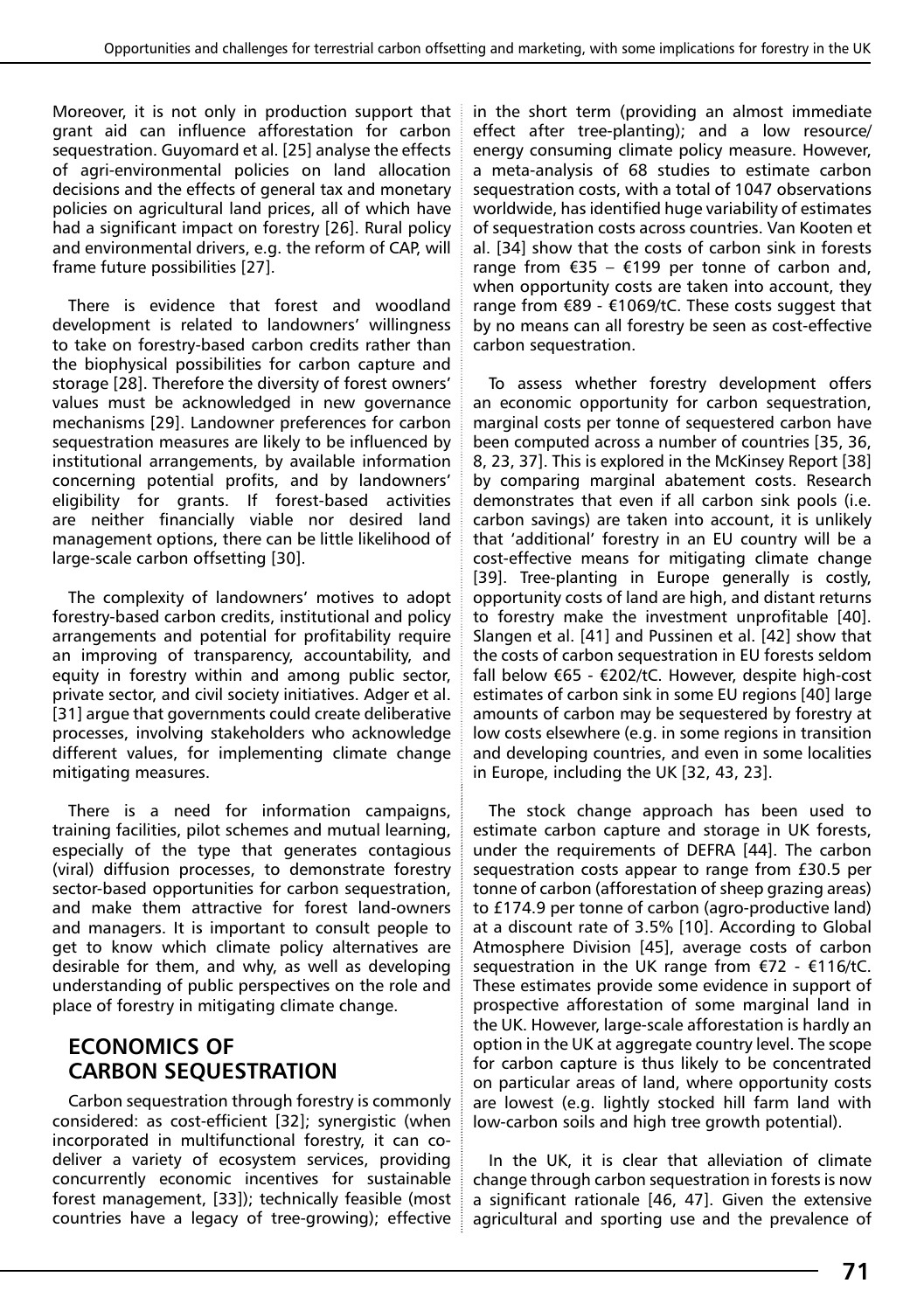less favoured areas in Scotland, the opportunity costs of afforestation with respect to other productive rural land uses ought to be relatively low in this country compared to more fertile areas of the UK. However, much depends on the impact of forestry on soil carbon, as many less favoured areas are characterised by high carbon soils, and that carbon may be lost by ground preparation for afforestation. Additionally, where forestry delivers multiple ecosystem services in more densely peopled areas, the desire for permanent forest cover may be greater and fit well with multifunctional forestry. However, either option needs to be supported by appropriate policy frameworks. Further, to date there is little comprehensive and spatially explicit evidence on the value of carbon sequestration in the UK, let alone the wider values of other non-market ecosystem services, which might guide locational premia on grants for afforestation (for carbon sequestration or multiple forest benefits).

In forestry, many effects are long-lived, and growing forests provide some of their benefits far into the future. Mitigative capacity for forests in relation to climate change varies across the territory, and the aggregated costs are likely to increase over time. Tackling climate change, therefore, should include strategies that are pre-determined by long-term carbon stabilisation targets in the atmosphere, which take into account dynamic and scale effects, and which consider both potential damages from the changing climate and the co-benefits related to mitigationadaptation linkages within rural land use. The choice of location for carbon sequestration projects, and of appropriate tree species and management regimes to be applied, are important factors in ascertaining cost effective climate policy actions [12].

In addition to the question of whether forestry offers a generally cost-efficient option for mitigation, it may be desirable to construct spatially explicit cost-benefit analysis (CBA) of climate policy scenarios for forestrybased projects. The scenario analysis could identify: (i) which options are economically sound; and (ii) which regions are likely to benefit most (or be most adversely affected) from forestry development. The basic forestry options that merit attention are: (1) carbon capture and storage in forests, (2) production of wood for energy, (3) wood products, and (4) tree-planting/growing for the provision of multiple ecosystem services, including sequestration, e.g. floodplain tree-planting.

Some of these scenarios have been economically assessed across several countries, including the UK [41, 8, 48, 12, 10]. However, the multifunctional nature of forestry requires careful scenario design that reflects the realistic possibilities for delivering multiple ecosystem services through well designed forestry projects at local and regional scales.

In England, for example, tree-planting for multiple purposes rather than solely for carbon sequestration commonly enlarges social benefits and helps to address potential conflicts relating to trade-offs, e.g. between biodiversity and carbon sequestration, or between landscape amenity values and those of climate change mitigation [49]. Although multifunctional forestry may result in lower rates of carbon sequestration, it is expected to be more attractive to people, because of the provision of multiple ecosystem services and contribution to sustainable development [24]. The answer as to whether it is pertinent to consider forest multi-functionality in a vertical sense (with each lot of land or forest stand fulfilling two or more functions, [50]), or horizontally (when "effective multiple use is merely organized and coordinated specialization" on different areas of land [51]) depends on the case and scale of observation and on the issue in question. The question then would arise as to the type of woodland we want to create, and where, and how it is to be managed to maximise the total ecosystem services output at lowest costs.

In addition to afforestation, it is also possible to increase carbon density at the stand level. This can be achieved by maintaining a permanent forest cover; increasing rotation lengths; minimising soil carbon losses; increasing growth rates; and managing drainage. However, lengthening of rotations reduces opportunities to use wood for energy generation and/or wood substitution for GHG-intensive materials [52, 10]. The effects of avoiding carbon release to the atmosphere through a continual cycle of forest harvesting, regeneration, and replacing carbon intensive materials and/or fossil fuels with wood, are repeatable, and locally, therefore, more sustainable. The social benefits of wood product and bio-energy scenarios in the long run are expected to be higher than those arising from the strategy of carbon fixation alone [30]. However, the rising demand for wood fuel and wood products could result in the increase in timber harvesting elsewhere, for example, in the tropics. Therefore, a holistic view, with consideration of displacement effects and of possible "leakages" is needed. Estimating the carbon sink must take into account the carbon debit from land use changes and timber harvesting, carbon stored in wood product sinks (not considered under the Kyoto Protocol), various carbon "leakages", and additional carbon sequestered as a result of forest management.

In the UK, forestry projects for carbon sequestration combined with wood production and/or renewable energy strategies offer better opportunities for innovation, employment, development of markets and enhancement of rural economies than narrowly based carbon sequestration forests [13]. In some localities, short-rotation plantations for bioenergy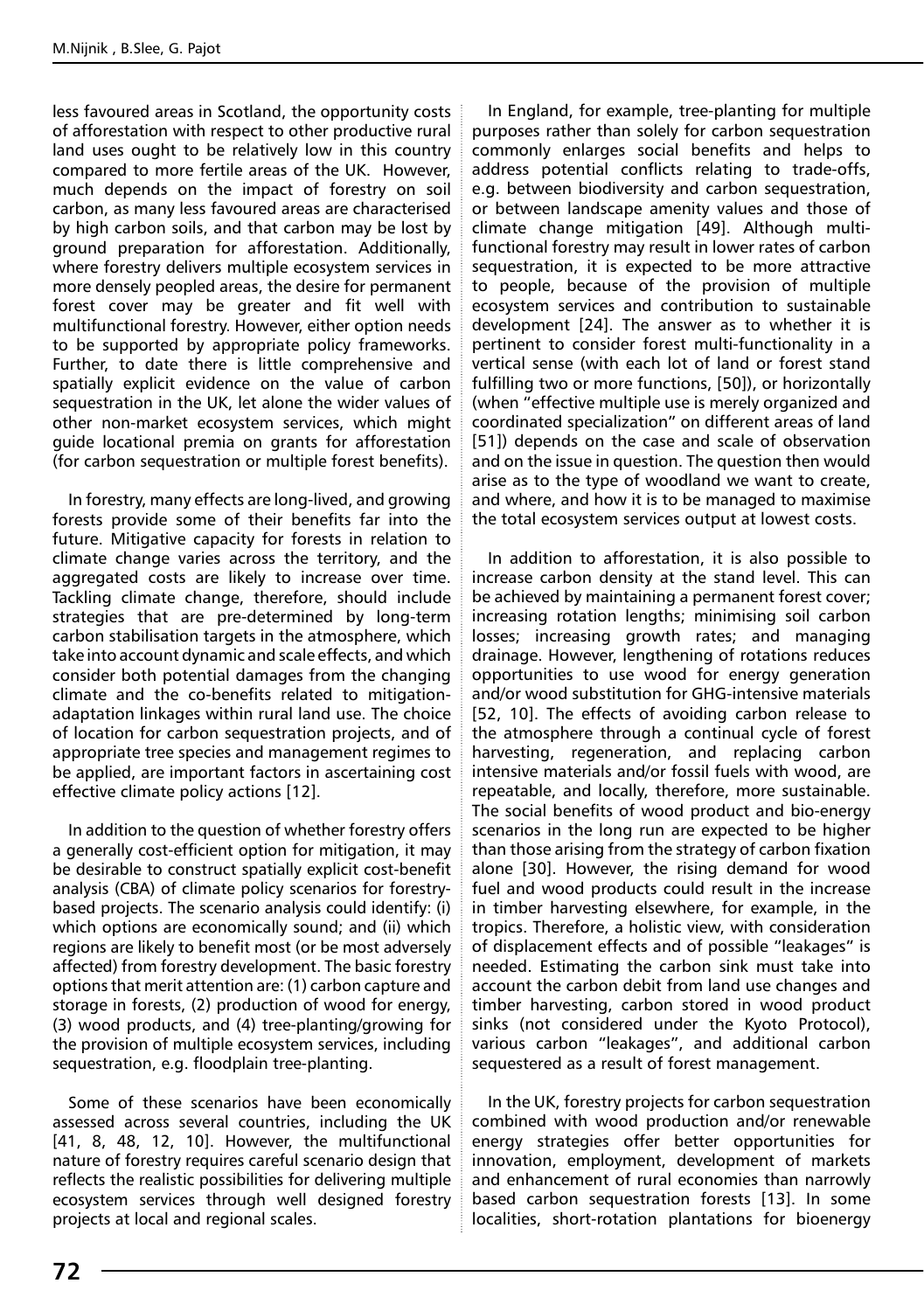might generate cost-effective emissions reductions [30]. However, it is important that measures for carbon sequestration in forests are considered within spatial planning; in relation to forest, agricultural and rural policies; and as part of measures for sustainable energy systems and sustainable rural development [24]. This will save costs, deliver cost-effective outcomes and assist in coping with environmental problems associated with climate change.

## **CARBON OFFSETTING AND MARKETING**

The Kyoto Protocol flexibility mechanisms provide opportunities for countries to tackle climate change from an economic perspective [53]. However, it is unlikely that credit and permit (allowance) trading will occur on a large scale internationally, and even nationally [54]. While voluntary (e.g. not regulated through the Kyoto Protocol flexibility mechanisms) carbon offsetting and trading schemes involving forestry are spreading, "carbon trading so far appears ineffective in terms of actually reducing GHGs" [55]. Moreover, in future, countries are likely to have even fewer incentives than nowadays to commit themselves to international agreements, due to undefined yet potential damages/losses from climate change, and because of either unwillingness or inability of some countries to meet their emission reduction targets. Among the reasons for such failures is the proclivity of countries to rely primarily on administrative measures and voluntary actions, based on common values and norms, and on behavioural changes [30]. The administrative measures and voluntary actions are very important, indeed. However, consequently, the costs of climate change mitigation appear to be higher than they need to be, and these high costs reduce the efficiency of policy implementation, setting the stage for more difficult negotiations on emissions reduction in the future. Carbon trading presumes transfers of credits, allowances, permits and quotas, all of which have to be linked directly to GHG emissions reduction. It is important here to distinguish between permit trading and credit trading. Permit trading is where the authority sets an emissions quota and issues tradable permits for that amount (or sells them at auction). This is true cap-and-trade. Credit trading occurs when the government mandates that each emitter reduces emissions by a certain amount. Firms that reduce emissions below the required target point receive credits that can be sold to firms that cannot meet their targets. However, credit trading could result in countries satisfying the Kyoto Protocol but with growing emissions, e.g. when new firms enter the market as the economy expands. Credits might be created by carbon sequestration in terrestrial ecosystems and traded for emission reduction credits. The Kyoto Protocol therefore permits countries to achieve illusory emission reductions in ways that did not actually reduce GHG emissions [30].

The cap-and-trade system designed to reduce mitigation costs now includes carbon offsets from forestry [54]. However, under the regulatory scheme of the Clean Development Mechanisms (CDM), the share of forestry projects in total expected CERs (certified emission reductions) until 2012 comprises less than 1%. There are 17 such projects, compared to total number of over 2400 registered CDM projects [56]. Although the biophysical potential to sequester carbon through afforestation is high in some countries, the tree-planting activities are constrained by numerous internal economic, social and environmental factors in these countries (e.g. land use planning; economic development; or financial consideration). Further, the potential of regulatory carbon offset trading is limited to carbon balances, resulting from the eligible mitigation forestry projects subject to cap, as well as by the costs of GHG inventory preparation [53], and too high transaction costs.

The evidence on institutional considerations of terrestrial carbon offset trading is very complicated. European investors are clearly showing interest in investing in Joint Implementation (JI) and CDM projects. However, the potential gains from international projects are seldom seen as priorities for land use and climate policies in the host countries. Therefore, unless the necessary institutional infrastructure is developed and the barriers for investment are identified and addressed, the UK cannot expect to benefit widely from crediting JI and CDM systems. In order to utilise the potential of forests to contribute to mitigation of climate change effectively and efficiently, it is imperative to clarify international agreements and rules on forest carbon capture and storage accounting, to increase technical effectiveness and accuracy, and to develop further policies, tenure rights (e.g. forest carbon ownership), economic incentives, and where possible, carbon markets.

Regulatory trading schemes (as compared with voluntary markets) largely fail not because of lack of interest, but primarily from negative economic conditions (market and governance failures), including imperfect information and too high transaction costs [57]. "Corporate power also is shown to be a major force affecting emissions market operation and design. The potential for manipulation to achieve financial gain, while showing little regard for environmental or social consequences, is evident as markets have extended internationally and via trading offsets" [55]. An obstacle to emissions trading at international level is that many countries have low capacity in terms of social capital and institutions to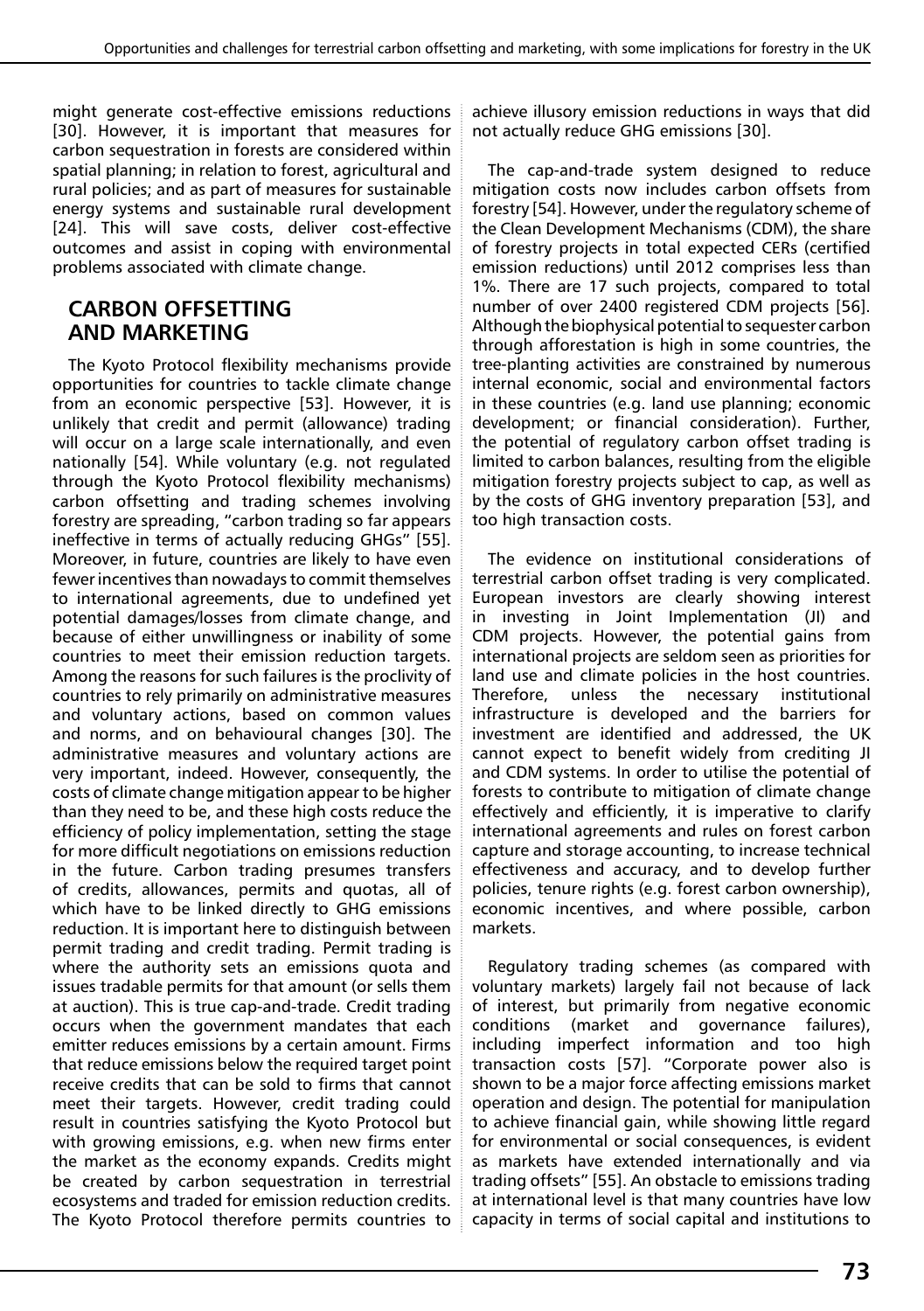develop effective market systems. Also, regulatory trading schemes address only a small proportion of potential global emissions and there is no effective international penalty for non-compliance.

Moreover, as shown by Van Kooten [30], the cap-and-trade system that includes carbon offsets from forestry faces challenges in the creation and acceptability of carbon trading exchanges. The costs per tonne of carbon removed must be compared with the costs of decreasing carbon stocks in the atmosphere in ways other than through forestry (e.g. through emission reductions). When  $CO<sub>2</sub>$  emissions are considered, the emissions cap is set at the same level as the emissions reduction target. In addition, where carbon offsets by forestry are concerned, a cap is not only required on emissions, but also on permissible offsets. Therefore, in the light of carbon trade negotiations, the conversion factor or exchange rate between emission reductions and carbon offsets needs to be set. Also, there is concern that countries have been given sink credits for ongoing activities, so that credits can be claimed even though there has been no additional carbon sequestration [30].

Carbon offsetting from forestry, and numerous problems with its inclusion into regulatory emission trading schemes, are caused largely by: the challenges of ensuring "additionality" and permanence of forestry projects; setting the level of baseline emissions; coping with "leakages" that may occur when the CO2 emissions which a project is meant to sequester are displaced beyond its boundaries; reliable measurement, assessment and monitoring of carbon sequestration and of the costs; concerns over double counting; acceptability of carbon trading; establishment of proper carbon offset certification and of its "conversion" into emission permits; assurance that actual carbon sequestration has taken place; development of both property rights and institutions for exchanging carbon offsets; and the legal aspects and verification of sustainable development requirements, particularly when CDM afforestation projects are concerned [57, 30, 14, 11].

Many of these challenges are also pertinent to voluntary carbon offsetting and marketing. However, the voluntary carbon market is less regulated and less costly. In the UK, the current focus is on implementing climate policy measures within its national boundaries. Therefore, the Kyoto Protocol cap-and-trade system is hardly applicable to the forestry sector. However, various carbon capture and storage projects that adapt voluntary carbon offsetting schemes are now performing successfully [58], including in the UK. The voluntary carbon market is becoming popular worldwide and comprises 37% of total voluntary transactions by the forestry sector [59]. The founders are government and nongovernment organisations (NGOs), businesses, and individuals. Projects include tree-planting and forest conservation, and in the majority of cases these offer cheap carbon savings [60]. However, evaluation and inclusion of carbon offset credits in a trading system remain difficult because of the difficulties in assessing and monitoring terrestrial carbon, due to its (usually) temporary and ephemeral nature [30], and for other already mentioned reasons. Discussions of opportunities and challenges pertaining to terrestrial carbon offsetting and marketing, both regulatory and voluntary [55], and to the mechanisms for assuring that the associated emissions reductions in forestry are relatively long-lived and are not double-counted by the countries, are available in the literature [57, 61, 62, 30, 63]. The temporary nature of terrestrial carbon, which is eventually released back into the atmosphere through wood decay or burning may be addressed through partial credits accounting for the perceived risk of carbon release; insurance coverage against the destruction or degradation of forest sinks; assurance that the temporary activity will be followed by one that results in permanent emission reductions (e.g. always through replanting after harvesting); and using a conversion factor to translate years of temporary carbon storage in forest into a permanent equivalent, etc. It is possible to cope with "leakages", for example, by expanding the scope of the system to internalize "leakages" or to design the project so as to be "leakage"-neutralizing [57]. Some studies [30, 13] provide evidence that, although carbon capture and storage in a tree is carbon neutral in the long-run (at 0% discount rate for carbon uptake benefits), terrestrial carbon sequestration assists in delaying climate impacts and in avoiding and/ or reducing damage caused by global warming. Carbon sequestration forestry projects are particularly relevant, when represent a low-cost measure of coping with the changing climate and when offer multiple benefits. For doing this, carbon sequestration forestry projects need to be coherent, effective, cost-efficient, widely acceptable by the public, and consistent with other aspects of sustainable development policy.

New insights are needed into the connection between climate policies and strategies to promote sustainable forestry and to enhance integrated sustainable land use. Efficient and feasible forestrybased carbon sequestration initiatives need to be well embedded into existing policy areas, and if flexible mechanisms are implemented, then considerable scope exists for multifunctional land use systems and win-win solutions for sustainable regional development.

However, any assumption that forestry-based carbon sequestration is a universal remedy may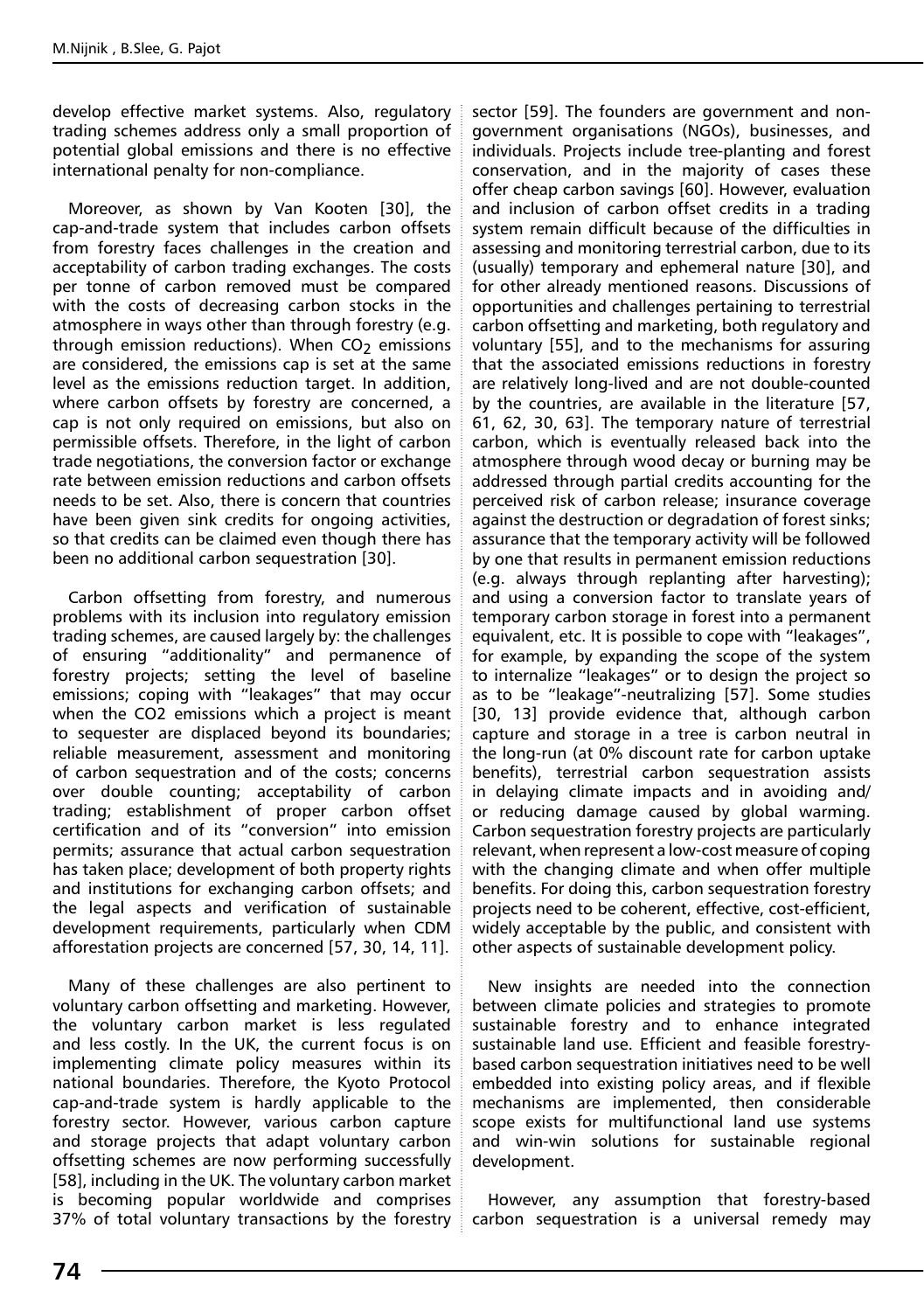discourage other efforts to address GHG emissions reductions [64, 55]. Terrestrial carbon offsetting does not always complement economic growth, and largescale afforestation and short-rotation plantations may result in negative environmental and social consequences through other ecosystem services being compromised or reduced. These challenges are often further multiplied by a great number of institutional challenges and uncertainties associated with land/forest tenure and with property rights on carbon offsets, as well as with managerial aspects, particularly concerning large-scale afforestation and carbon trading. Changes in government policies, market fluctuations, and social norms and behaviour patterns contribute to uncertainties, and the extent to which the strategies can be justified on efficiency grounds also depends on the rate of discounting employed in the economic evaluation of forestrybased climate policy projects.

Among motivating research topics for socioeconomists to consider are: who is responsible for carbon sequestration after the Kyoto Protocol commitment period of 2012; what is the value of (temporary) terrestrial carbon sinks, and how will this value change, as markets develop and institutions evolve to handle numerous uncertainty aspects affecting terrestrial carbon capture and storage. Further critical research questions relate to the relative weight of carbon sequestration in different regions where multifunctional forestry is practiced (in particular, spatially explicit cost-benefit modelling for multifunctional forestry) and to the policy design challenges that enable appropriate and cost-effective policies, low transaction costs and uptake of measures on appropriate land.

## **CONCLUSIONS AND DISCUSSION**

Forestry contributes modestly to climate change mitigation, even though large amounts of carbon are locked up in forests. There are many uncertainties and challenges pertaining to carbon sequestration in forests. However, forestry-based projects have considerable relevance for national carbon budgeting in countries where wooded cover has potential to expand significantly. They are also important in the context of reducing collective carbon emissions at least cost by trading carbon offsets across countries. The prevailing vision is that carbon sequestration in forests is important as it may be a relatively low-cost option and, further, it postpones and reduces climate change, allowing time for adaptation, learning and technological innovation.

New forest development is an important carbon sequestration activity, especially when combined with substitution of wood for fossil fuels and construction materials (some of which may be particularly GHG-intensive). The current UK policy context acknowledges this potential and gives an important role to forestry in the search of cost efficient options to tackle climate change.

The UK Biomass Strategy [65] considers forestry as an important source of fuel for the future, for both heat and electricity generation purposes. This is reinforced in more recent, and also more general policy documents, like the UK low carbon transition plan [66] and the UK Renewable Energy Strategy [67]. Some incentive mechanisms are put in place, both on the supply side (e.g. the Carbon Code) and on the demand side. In Scotland, the Scottish Forestry Strategy [46] aims to increase the forest cover from 17% currently up to 25% by the second half of the century.

That is considered as an ambitious target as this would involve for Scotland the plantation of 650,000 hectares over the period (in the last decade, the afforestation rate in the UK was ca. 11,000 hectares per year [68]). A rationale for woodland expansion has been published by the Forestry Commission [69]. It justifies the Forestry Strategy (amongst other reasons) on the grounds of carbon sequestration in trees and also the substitution potential of timber products (fuels and wood materials).

The UK Climate Change Committee recently produced guidance for the Scottish Government [70] in which they highlight both new afforestation and more biomass heating as two key areas in the nontraded emissions with the potential to significantly reduce carbon emissions. They note in particular that 'Scotland has a particular advantage in access to local forestry for biomass and with rural homes off the mains gas grid that may currently have emissionsintensive heating systems.'

However, it is unlikely that the most effective type of forest from the perspective of carbon sequestration (like mono specific even aged conifers plantations or production of wood energy) will fit well with other environmental amenities. An interesting example of that relates to the afforestation of the Flow Country in Northern Scotland, in the late 1970s. Plantation of large areas of conifers (involving construction of drainage, soil preparation etc.) has caused the drying of the peat, and subsequently a loss of habitat for birds etc. To perpetuate the environmental amenities of these areas, some land has even been bought by RSPB (Royal Society for the Protection of Birds) and trees have been removed.

Further, the high non-market values of forestry for recreation, landscape and biodiversity in more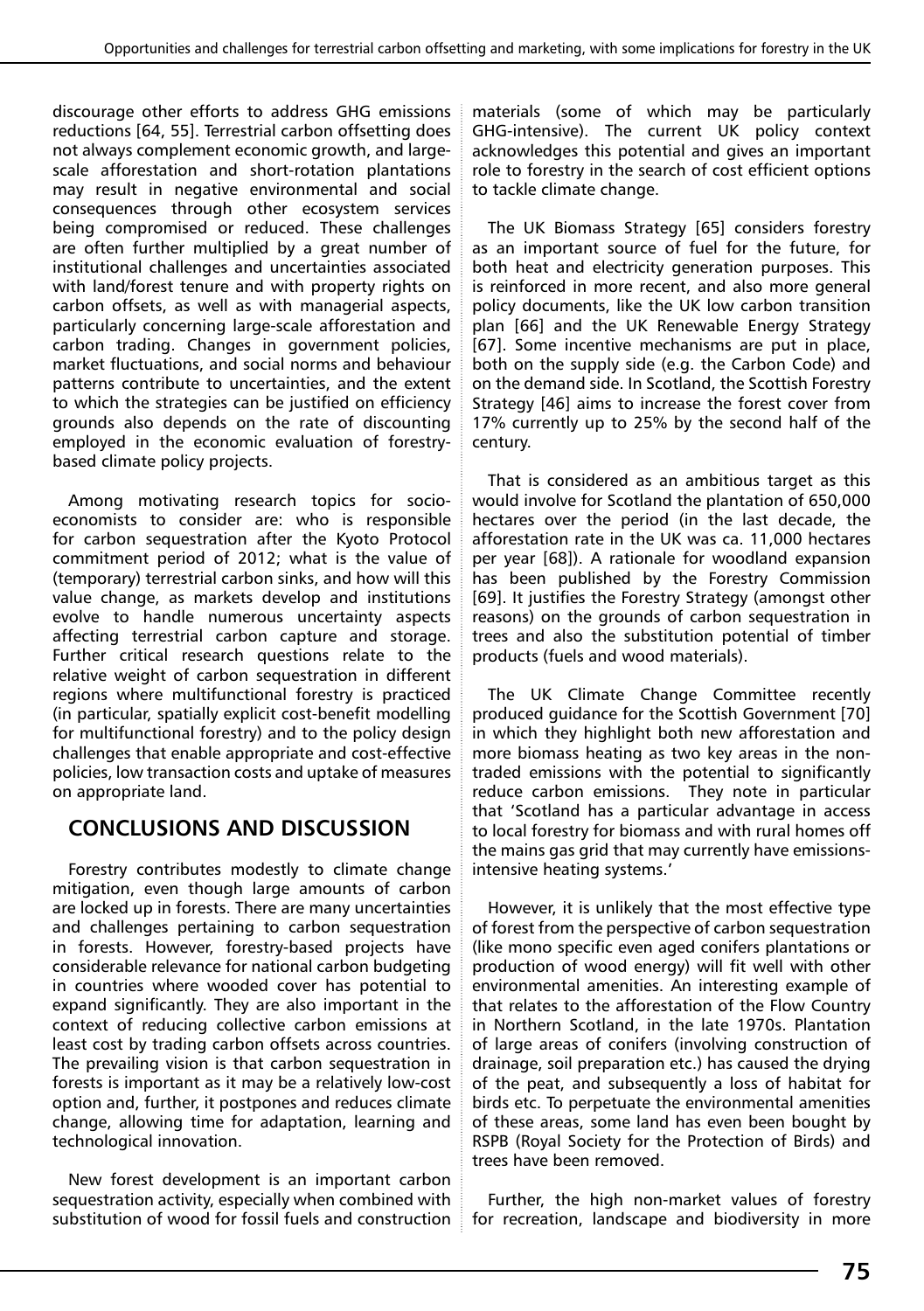densely populated areas makes multifunctional forestry with carbon sequestration a plausible option in areas such as those where community forests have been promoted in the UK. These policy options and the spatially variable suite of ecosystem services need to be analysed further. Accounting challenges for carbon storage in wood products need to be resolved. Incentives and mechanisms to combat deforestation in some regions of the world, particularly in the tropics, also need to be addressed.

The Kyoto flexibility mechanisms (e.g. CDM) provide opportunities for countries to improve the costeffectiveness of climate change mitigation. However, our analysis indicates it is unlikely that either credit or permit (allowance) trading will occur on a large scale. The primary reasons are the unsupportive economic and market conditions, especially imperfect information and excessive transaction costs. The development of carbon trading systems involving forestry requires the solution of these problems and the reduction of transaction costs associated with terrestrial carbon offsetting and marketing. Concerns about overestimation of carbon sequestration through forestry development focus on the following considerations:

- Carbon sequestration in forestry is not equivalent to permanent emissions reduction. Often, terrestrial carbon sinks are relatively short-lived, and this makes it difficult to compare them with more permanent emission reductions (but the techniques to do so exist [30]).
- Wider use and promotion of offsetting may distract the attention of policy makers and practitioners away from emission reductions and from the development and application of novel means of climate change alleviation, including technological innovation. According to Spash [55] "...there is the potential for emissions trading to have undesirable ethical and psychological impacts and to crowd out voluntary actions...the focus on such markets is creating a distraction from the need for changing human behaviour, institutions and infrastructure". Identification of a baseline scenario and additionality of carbon sequestration activities is difficult, as is the avoidance of carbon "leakages" (e.g. displacement) and of double-counting.

Moreover, it is often unclear how to translate sustainability requirements for woody biomass production into rural policy guidelines; how to implement flexibility mechanisms for more effective and cost-efficient use of forestry opportunities to mitigate climate change; how to overcome market limitations and institutional obstacles for terrestrial carbon offsetting and trading; and how to develop incentive mechanisms and governance structures to implement carbon offsetting projects and make them acceptable/desirable to the different stakeholders. Another important matter is the question of scale. It is clear that, in the search for means to tackle climate change and to supply fossil fuel free energy, forestry has an important part to play. If the scope for largescale afforestation is limited, the scope for smaller scale projects will also influence the range of forest types, as well as the goods and services they provide:

- at the regional scale, depending on the current intensity of land use and competition with agricultural activities, which will be affected by changes in the CAP;
- at the local scale to decentralise energy production (community forests for district heating, or public buildings such as schools and hospitals etc.); or provide amenity spaces (suburban forests).
- at the individual holding scale, planting trees on farms could become an "offset-generating" option if a capand-trade mechanism (or a tax) on GHG emissions was put in place. In this case, forestry would reduce the burden in farmers, as a carbon market without offsets would affect negatively farm profits [71]. Forests could also be used to generate energy on the farm, which should help farmers diversify their activities while reducing the reliance on fossil fuels.

However, norms, values and behaviours of key actors will influence the development of forestry. On the "supply side", there is often an innate resistance to forestry-based carbon sequestration by the farming community, and on the "demand side", for many people, there are advantages to having "clean" and easy energy systems based on gas or oil. Decisions to change behaviour patterns are also influenced by price and other economic incentives, e.g. subsidies, and other considerations (discussed in [13]). Behaviour may also be shaped by citizen values, and the drivers of change are thus many and varied. There is a need for "viral" social processes to help diffuse changes to help nurture low-carbon lifestyles. Currently, there is only modest evidence of these changes taking place. Voluntary offset schemes provide an example of individuals or organisations choosing to offset their carbon use, and there may be scope for greater citizen engagement if their interests are embodied in offset options on offer. It is evident that leadership and innovation have greatest effect where there are strong partnerships between the public sector, research organisations and private sector interests [72].

In the National Assessment of the potential of the UK forestry to mitigate climate change (known as the Read Report, [13]), the authors of the current paper extended the socio-economic analysis of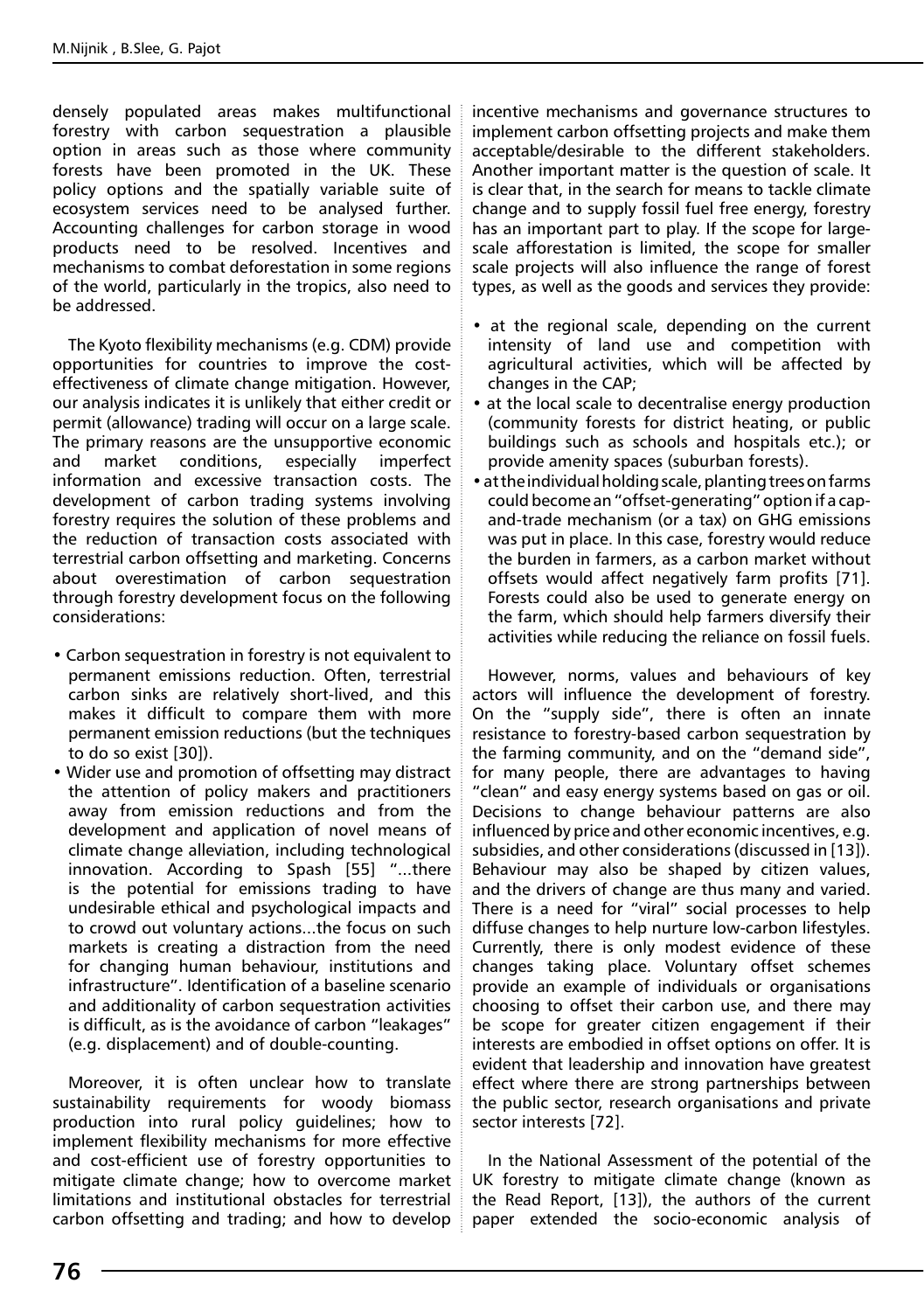climate change mitigation forestry options for the UK, emphasising the need to widen research on the costeffectiveness of terrestrial carbon sequestration, as well as on carbon offsetting and marketing. Forestry will necessarily remain a legitimate object of attention with regard to land-based carbon sequestration, but until the technical, policy, institutional and behavioural obstacles are effectively addressed, progress is likely to be limited.

However, we consider that the opportunities for effective carbon sequestration in forestry may be considerable and cost effective in some parts of the UK (and other countries), especially when connected to a multifunctional vision of forestry that is properly supported by spatially explicit benefit models.

### **ACKNOWLEDGEMENT**

This paper is an output of the European Framework7 project "Reducing Emissions from Deforestation and Degradation through Alternative Land uses in Rainforests of the Tropics" (REDD-ALERT, co-ordination by Dr Robin Matthews), and of the European COST Action FP0703 "Expected Climate Change and Options for European Silviculture" (ECHOES, co-ordination by Dr Jean-Luc Peyron). We are grateful to Sue Morris for help with the editing.

## **References**

- 1. THE STERN REVIEW 2006 The Economic of Climate Change. Available at: http://www.hm-teasury.gov.uk/stern\_review\_ report.htm (Accessed: 25/03/2011)
- 2. Climate Change Committee 2010 Scotland's path to a lowcarbon economy. Available at: http://www.theccc.org.uk (Accessed: 25/03/2011)
- 3. BROADMEADOW M, MATTHEWS R 2003 Forests, carbon and climate change: the UK contribution. Forestry Commission, Edinburgh, Information Note 48, p 12
- 4. CANNELL M 2003 Carbon sequestration and<br>biomass energy offset: theoretical, potential and offset: theoretical, achievable capacities globally, in Europe and the UK. *Biomass Bioenerg 24*: 97–116
- 5. MATTHEWS R, ROBERTSON K 2003 Forest products and bioenergy. In: Karjalainen T, Apps M J (eds) Carbon sequestration in the global forest sector, IUFRO Task Forces on Environmental Change state of the art report
- 6. SMITH P, SMITH J, WATTENBACH M, MEYER J, LINDNER M, ZAEHLE S, HIEDERER R, JONES R, MONTANARELLA L, ROUNSEVELL M, REGINSTER I, KANKAANPÄÄ S 2006 Projected changes in mineral soil carbon of European forests, 1990- 2100. *Can J Soil Sci 86*: 159-169
- 7. BATEMAN I, LOVETT A 2001 Estimated value of carbon sequestered in softwood and hardwood trees, timber products and forest soils in Wales. Available at: http://www. uea.ac.uk/~e089/carbfinl.pdf (Accessed: 25/03/2011)
- 8. NIJNIK M 2005 Economics of climate change mitigation forest policy scenarios for Ukraine. *Clim Policy 4* (3): 319-336
- 9. BRAINARD J, BATEMAN I, LOVETT A 2008 The social value of carbon sequestered in Great Britain's woodlands. *Ecol Econ 68 (4):* 1257-1267 (doi:10.1016/j.ecolecon.2008.08.021)
- 10.NIJNIK M, PAJOT G, MOFFAT, A, SLEE, B 2009b Analysing opportunities of British forests to contribute to climate change mitigation. European Association of Environmental and Research Economics proceedings, Amsterdam, Paper 473
- 11.ROLLINSON T J D 2007 Forests and climate change: conclusions and the way forward. In: Freer-Smith, P H, Broadmeadow, M S, Lynch J M (eds) Forestry and climate change, CABI, Wallingford, p 233-240
- 12.NIJNIK M, BEBBINGTON J, SLEE B, PAJOT G 2009a Forestry and Climate Change: a socio-economic perspective. In: Read D J, Freer-Smith P H, Morison J I L, Hanley N, West C C, Snowdon P (eds.) Combating climate change – a role for UK forests. An assessment of the potential of UK's trees and woodlands to mitigate and adapt to climate change. The Stationery Office, Edinburgh, p 201-209
- 13.READ D J, FREER-SMITH P H, MORISON J I L, HANLEY N, WEST C C, SNOWDON P (eds.) 2009 Combating climate change – a

role for UK forests. An assessment of the potential of UK's trees and woodlands to mitigate and adapt to climate change. The Stationery Office, Edinburgh

- 14.NIJNIK M 2010 Carbon capture and storage in forests. *Issues in Environmental Science and Technology 29*: 203-238
- 15.GALBRAITH D, SMITH P, MORTIMER N, STEWART R, HOBSON M, MCPHERSON G, MATTHEWS R, MITCHELL P, NIJNIK M, NORRIS J, SKIBA U, SMITH J, TOWERS W 2006 Review of Greenhouse Gas Life Cycle Emissions, Air Pollution Impacts and Economics of Biomass Production and Consumption in Scotland. SEERAD Report, p 265
- 16.SNIFFER (Scotland and Northern Ireland Forum for Environmental Research) 2008 Differential Social Impacts of Climate Change in the UK, London. Available at: http:// www.sniffer.org.uk/Webcontrol/Secure/ClientSpecific/ ResourceManagement/UploadedFiles/UKCC22%20FinalReport web.pdf (Accessed: 25/03/2011)
- 17.UK GOVERNMENT (Department of Environment, Food and Rural Affairs) 2006 Climate Change Programme. London. Available at: http://www.official-documents.gov.uk/ document/ cm67/ 6764/6764.pdf (Accessed: 25/03/2011)
- 18.UK GOVERNMENT 2008 Climate Change Act. Available at: http://www.legislation.gov.uk/ukpga/2008/27/contents accessed the internet 25/03/2011 (Accessed: 25/03/2011)
- 19.COMMITTEE ON CLIMATE CHANGE 2008 Building a low carbon economy: the first report of the Committee on Climate Change. TSO, London
- 20.GIDDENS A 2009 The politics of climate change. Wiley: London
- 21.EUROPEAN COMMISSION 2002 Environment 2010: Our Future, Our Choice. The Sixth Environment Action Programme of the European Community. *In*: OJ L 242, 10/9/2002
- 22.ECCP 2002 Second Progress Report Can we meet our Kyoto targets? Conclusions and recommendations. Available at:www.climnet.org/resources/.../756-second-eccp-reportqcan-we-meet-our-kyoto-targetsq-april-2003 (Accessed: 25/03/2011)
- 23.NIJNIK M, BIZIKOVA L 2008 Responding to the Kyoto Protocol through forestry: a comparison of opportunities for several countries in Europe. *Forest Policy Econ 10* (4): 257-269
- 24.EUROPEAN COMMISSION 2003 Proposal for a directive of the European parliament amending the directive establishing a scheme for GHG emission allowance trading within the Community, in the respect of the Kyoto Protocol's project mechanisms. SEC(2003)785, Brussels
- 25.FORESTRY COMMISSION 2008 Climate change action plan 2009-2011. FC, Edinburgh. Available at: http://www. forestry.gov.uk/pdf/fcfc124.pdf/\$FILE/fcfc124.pdf (Accessed: 25/03/2011)
- 26.THE RURAL DEVELOPMENT COMPANY, EKOS, THE MACAULAY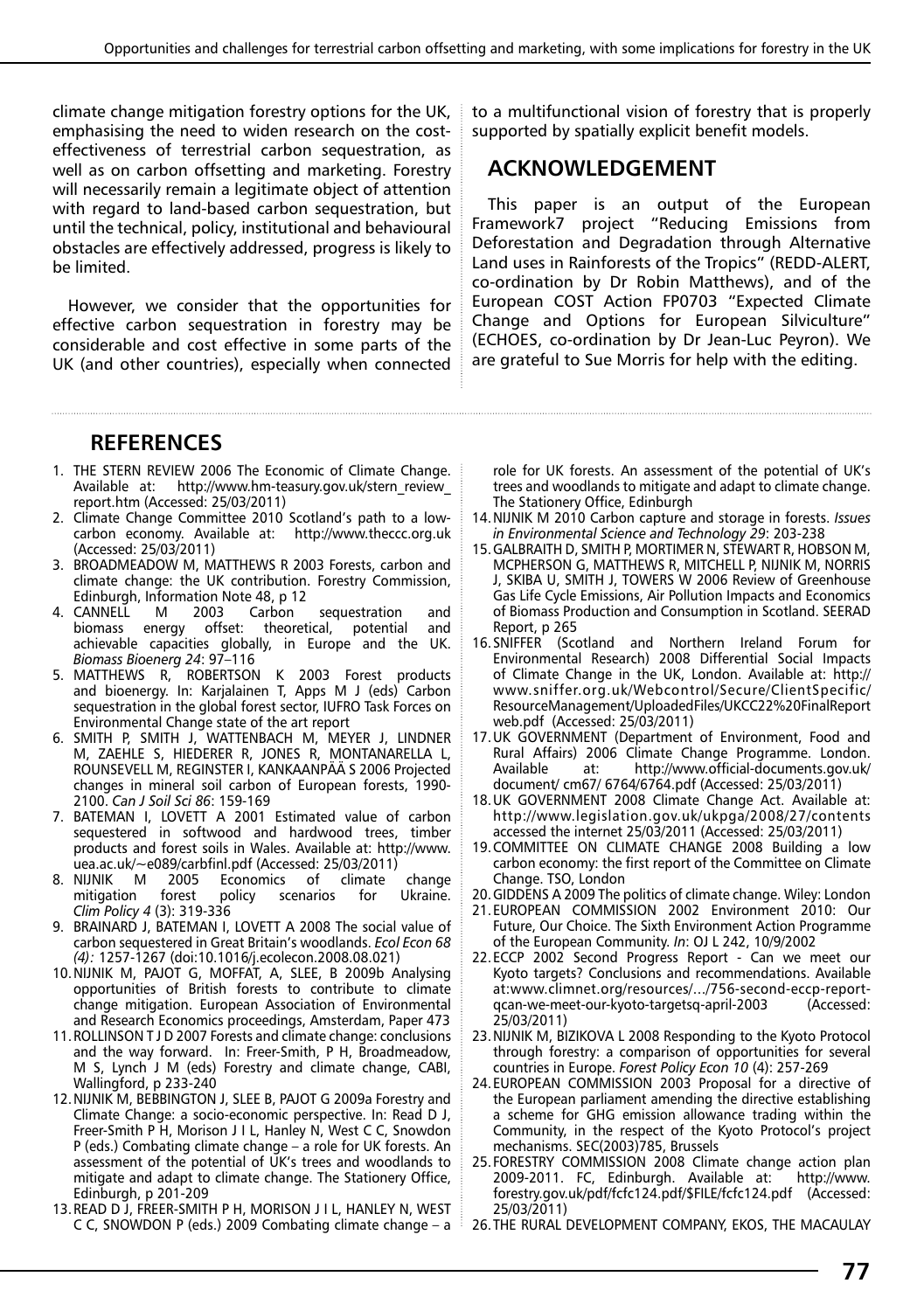INSTITUTE AND P AND L COOK AND PARTNERS 2010 The Mid Term Evaluation of the Scottish Rural Development Programme, for the Scottish Government.

- 27.GUYOMARD H, LANKOSKI J E, OLLIKAINEN M 2006 Impacts of agri-environmental policies on land allocation and land prices. Contributed paper prepared for presentation at the International Association of Agricultural Economists Conference, Gold Coast, Australia, August 12-18, 2006. Available at: http://ageconsearch.umn.edu/bitstream/25310/1/ cp060526.pdf accessed the internet 25/03/2011 (Accessed: 25/03/2011)
- 28.ROYAL SOCIETY OF EDINBURGH (RSE) 2008 Committee of Inquiry onto the Future of Scotland's Hills and Islands. Report September 2008
- 29.LAND USE POLICY GROUP (LUPG) 2004 Cap Reform: Implications for Woodlands, Issues Paper. From the Woodland Policy Group with Input from the Forestry Commission. Available at: http://www.lupg.org.uk/pdf/pubs\_Woodland\_ and\_CAP\_reform[1].pdf (Accessed: 25/03/2011)
- 30. VAN KOOTEN G C 2004 Climate Change Economics. Edward Elgar, Cheltenham, p 167
- 31.ADGER W, DESSAI S, GOULDEN M 2008 Are there social limits to adaptation to climate change? *Climatic Change 93* (3-4):335-354
- 32.BINKLEY D, RYAN M, STAPE J, BARNARD H, FOWNES J2002 Age-related decline in forest ecosystem growth: an individual-tree, stand-structure hypothesis. *Ecosystem 5 (1)*: 58-67
- 33.ROYAL SOCIETY 2002 Economic instruments for the reduction of carbon dioxide emissions. Available at: http://www. royalsociety.org/displaypagedoc.asp?id=12 (Accessed: 25/03/2011)
- 34.VAN KOOTEN G C, EAGLE A J, MANLEY J, SMOLAK T 2004 How costly are carbon offsets? A meta-analysis of carbon forest sinks. *Environ Sci Policy 7 (4)*: 239-251
- 35.NEWELL R G, STAVINS R N 2000 Climate change and forests sinks: factors affecting the costs of carbon sequestration. *J Environ Econ Manag 40 (3)*: 211-235
- 36.STAVINS R, RICHARD K 2005 The cost of US forest-based carbon sequestration. Arlington, VA, Pew Center on Global Changes, p 52
- 37.MORAN D, MACLEOD M, WALL E, EORY V, MCVITTIE A, BARNES A, REES R M, TOPP C F E, PAJOT G, MATTHEWS R, SMITH P, MOXEY M 2010 Developing carbon budgets for UK agriculture, land-use, land-use change and forestry out to 2022. *Climatic Change* (doi: 10.1007/s10584-010-9898-2)
- 38.ENKVIST P A, NAUCLER T, ROSANDER J 2007 A cost curve for greenhouse gas reduction. The McKinsey Quarterly, p 35-45
- 39.CASPERSEN J, PACALA S W, JENKINS J C, HURTT G C, MOORCROFT P R, BIRDSEY R A 2000 Contributions of Land-Use History to Carbon Accumulation in US Forests. Science 290 (5494): 1148-1151
- 40.VAN KOOTEN G C, EAGLE A J 2005 Forest carbon sink: a temporary and costly alternative to reducing emission for climate change mitigation. *In:* Kant S, Berry RA (eds), Sustainability, Institutions and Natural Resources: Institutions for Sustainable Forest Management. Springer, p 233-255
- 41.SLANGEN L, VAN KOOTEN G, VAN RIE P 1997 Economics of Timber Plantations on CO2 Emissions in the Netherlands. *Tijdschrift van de Landbouw 12 (4)*: 318-333
- 42.PUSSINEN A, KARJALAJNEN T, KELLOMAKI S, MAKIPAA R 1997 Potential Contribution of the Forest Sector to Carbon Sequestration in Finland. *Biomass Bioenerg 13 (6):* 377-387
- 43.ECCM 2004 Impacts of Climate Change on Scotland, Adaptation to Climate Change, Mitigation of Scotland's Greenhouse Gas Emissions. Environment and Rural Development Committee, ERD/S2/05/3/1e
- 44.MORAN D, MACLEOD M, WALL E, EORY V, PAJOT G, MATTHEWS R, MCVITTIE A, BARNES A, REES B, MOXEY A, WILLIAMS A 2008 UK marginal abatement cost curves for the agriculture and land use, land use change and forestry sectors out to 2022, with qualitative analysis of options to 2050. Final

Report to the Committee on Climate Change, RMP4950, p 152

- 45.GLOBAL ATMOSPHERE DIVISION 1999 Sequestration of Carbon Dioxide, Paper to the British Government Panel on sustainable development sequestration of carbon dioxide, London. Available at: http://www.sd-commission.org.uk/ panel-sd/position/co2/index.htm (Accessed: 25/03/2011)
- 46.SCOTTISH EXECUTIVE 2006 The Scottish Forestry Strategy. Edinburgh. Available at: http:// www.forestry.gov.uk/pdf/SFS2006fcfc101.pdf/\$FILE/ SFS2006fcfc101.pdf (Accessed: 31/03/2011)
- 47.DEFRA 2007 A strategy for England's trees, woods and forests. DEFRA, London
- 48.PAJOT G 2008 The social costs of carbon sequestration in forestry: the case of the south western French forest. *Scandinavian Forest Economics 42:* 378-390
- 49.REGIONAL DEVELOPMENT AGENCIES 2007 Tackling climate change in the regions. Available at: http://www.eeda.org.uk/ files/tackling\_Climate\_Change.pdf (Accessed: 25/03/2011)
- 50.DANA S 1943 Multiple use, biology and economics. *J Forestry 41:* 625-627
- 51.PEARSON G A 1944 Multiple use in forestry. *J Forestry 42:* 243-249
- 52.PAJOT G, MALFAIT J J 2008 Carbon sequestration in wood products: Implementing an additional carbon storage project in the construction sector, The European Forest Based Sector: Bio-Responses to Address New Climate and Energy Challenges. Nancy, France, 6-8th November
- 53.UNFCCC 1998 The Kyoto Protocol to the Convention on Climate Change. UNEP/IUC
- 54.IPCC 2007 Climate Change: Mitigation. Contribution of Working Group III to the Fourth Assessment Report of the Intergovernmental Panel on Climate Change, by Metz B, Davidson O R, Bosch P R, Dave R and Meyer L A (eds), Cambridge. Available at: http://www.ipcc.ch/ (Accessed: 25/03/2011)
- 55.SPASH C L 2010 The Brave New World of Carbon Trading. *New Polit Econ 15 (2):* 169-195
- 56.UNEP 2010 Capacity Development for the Clean Development Mechanism. Available at: http://cdmpipeline.org/cdmprojects-type.htm (Accessed: 25/03/2011)
- 57.CHOMITZ K M 2000 Evaluating carbon offsets from forestry and energy projects: how do they compare? Development research group, The World Bank, □2357. Available at:http://www-wds.worldbank.org/external/default/ WDSContentServer/WDSP/IB/2000/06/27/000094946\_0006 130535049/additional/116516322\_20041117154033.pdf (Accessed: 25/03/2011)
- 58.TAIYAB N 2006 Exploring the market and voluntary carbon offsets. International Institute for Environment and Development, London, p 36
- 59.HAMILTON K, BAYON R, TURNER G, HIGGINS D 2007 State of the Voluntary Carbon Market. Washington D. C and London: Picking up steam. Available at: http:// ecosystemmarketplace.com/documents/acrobat/ StateoftheVoluntaryCarbonMarket18July\_Final.pdf (Accessed: 25/03/2011)
- 60.THE HOUSE OF COMMONS, ENVIRONMENTAL AUDIT COMMITTEE 2007 The Voluntary Carbon Offset Market, Sixth Report of Session 2006-2007, London
- 61.MARLAND G, FRUIT K, SEDJO R 2001 Accounting for question of permanence. *Environ Sci Policy 4 (6):* 259-268
- 62.SUBAK S 2003 Replacing Carbon Lost from Forests: an Assessment of Insurance, Reserves, and Expiring Credits. *Clim Policy 3 (2):* 107-122.
- 63.UNFCCC 2006 Japan marks the Protocol's entry into force on 16 February 2004. Bonn. Available at: http://www.unfccc. int/2860.php (Accessed: 25/03/2011)
- 64.VAN KOOTEN G C 2009 Biological carbon sink: Transaction costs and governance. *Forest Chron 85 (3):* 372-376
- 65.DEFRA 2007 UK Biomass Strategy. Available at: http://www.decc. gov.uk/assets/decc/what%20we%20do/uk%20energy%20